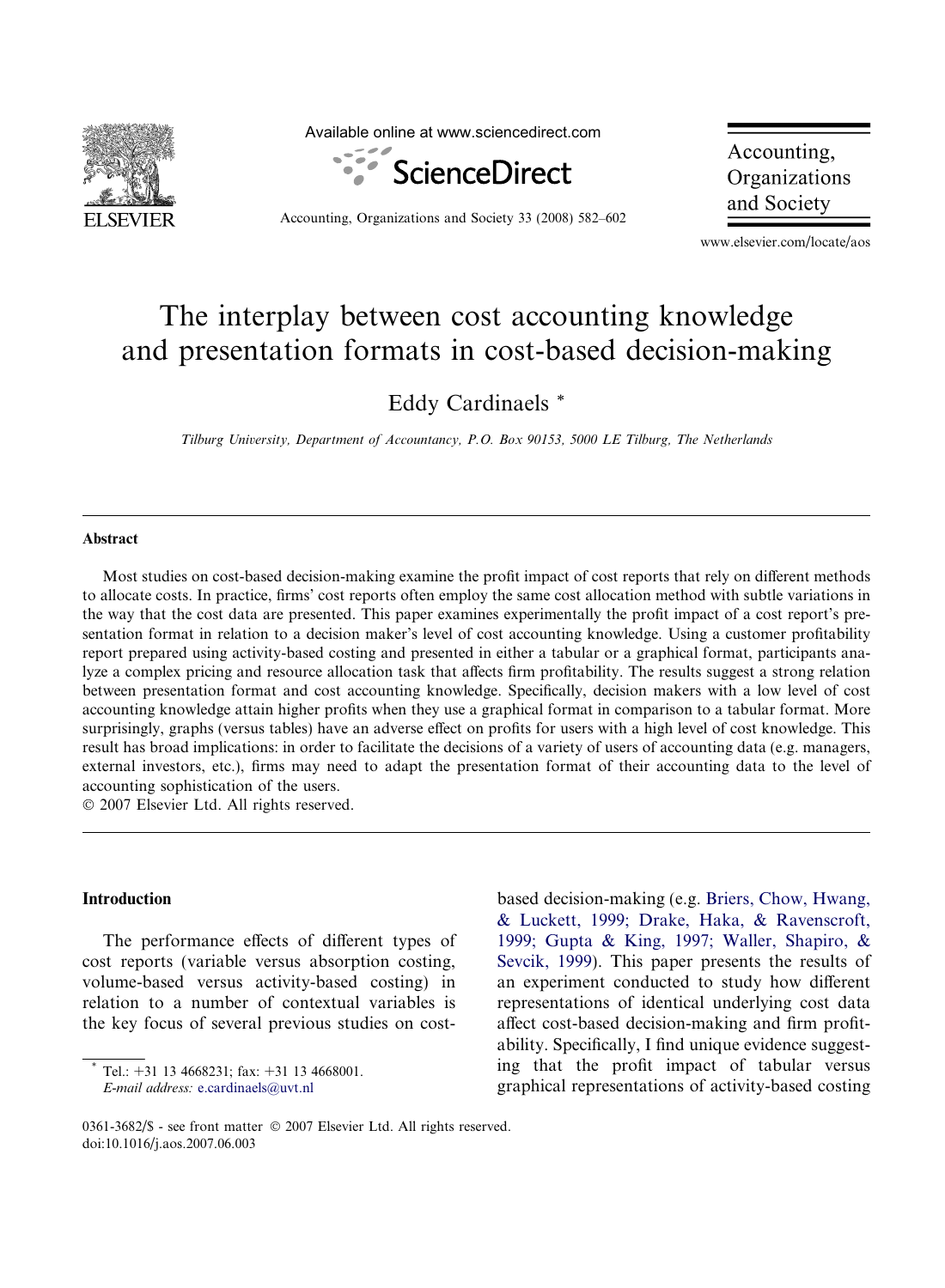(ABC) data is dependent upon the accounting sophistication of the user, i.e. his or her level of cost accounting knowledge.

Studying the joint effects of presentation format and a decision maker's level of accounting knowledge is important for several reasons. First, different managers clearly have different levels of accounting knowledge ([Dearman & Shields,](#page--1-0) [2001; Stone, Hunton, & Wier, 2000\)](#page--1-0). Firms' information systems provide managers with reports that range from traditional tabular formats to graphical displays [\(So & Smith, 2002; Sullivan,](#page--1-0) [1988](#page--1-0)). Many managers use elaborate cost reports for their daily decisions. Others encourage the use of ''easy-to-understand'' graphs [\(Mooney,](#page--1-0) [Rogers, & Wright, 2000; Remus, 1987; Yates,](#page--1-0) [1985](#page--1-0)) in the belief that a graphical representation (versus a tabular format) makes cost data accessible to all members of the firm, irrespective of their level of accounting knowledge. In spite of evidence of differential managerial knowledge, however, the extant literature does not indicate how managerial decision-making and, in turn, firm profits are affected ([Sprinkle, 2003](#page--1-0)) when information is presented in different report formats to decision makers with different levels of accounting knowledge ([Haynes & Kachelmeier, 1998; Libby, 1981](#page--1-0)).

Second, recent studies in accounting only address the separate effects of expertise and report format ([Sprinkle, 2003](#page--1-0)), though such studies find that both affect cost-based decision-making. For instance, [Dearman and Shields \(2001\)](#page--1-0) show that the level of a manager's cost accounting knowledge is linked with the ability to correct for volume-based cost bias, and [Bucheit \(2003\)](#page--1-0) shows that investment decisions change when cost reports explicitly contain the cost of capacity (compared to reports that do not). There is also some evidence that suggests the interaction of the two variables. For instance, Vera-Muñoz, Kinney, [and Bonner \(2001\)](#page--1-0) show that the impact of alternative task representations depends upon the decision maker's expertise. However, they employ only tabular reports based on either historical earnings or historical cash flows. Thus, the impact of tabular versus graphical representation of identical data in relation to a decision maker's knowledge is an open question.

Finally, although there is a strong belief that decision makers should benefit from graphical representation ([Harvey & Bolger, 1996](#page--1-0)), research that compares the relative impact of graphical versus tabular formats remains inconclusive ([Vessey,](#page--1-0) [1991\)](#page--1-0). In an attempt to resolve the controversy, a few studies suggest looking at individual differences among the users of information ([Amer,](#page--1-0) [1991; Chandra & Krovi, 1999; Ganzach, 1993\)](#page--1-0). The current study sheds light on this debate by testing whether accounting knowledge as a managerial characteristic helps to explain when certain report formats are associated with stronger performance than others in a cost-based decision task.

To investigate these joint considerations, I conduct an experiment with presentation format as the between subjects factor. I measure a participant's level of accounting knowledge, in addition to some common control variables, using research instruments suggested in prior studies ([Bonner &](#page--1-0) [Lewis, 1990; Cloyd, 1997; Dearman & Shields,](#page--1-0) [2005\)](#page--1-0). I create a complex task in which the participant's realized profit depends upon both price and resource allocation decisions for a heterogeneous set of customers. All participants receive ABC-driven customer profitability data, presented in either a tabular or a graphical format (multicolored bar charts and trend charts). I measure profit performance objectively as the difference between a participant's realized profit and the maximum profit that could be achieved in performing the task.

After controlling for differences in ability and work experience, I find evidence of an effect reversal across knowledge levels: decision makers with a low level of cost accounting knowledge perform better with a graphical ABC format, and decision makers with a high level of cost knowledge obtain superior profits with a tabular ABC format. Further evidence indicates that graphical formats tend to reduce task complexity for a low-knowledge decision maker, whereas tables support the information search of a more knowledgeable user. This result provides important theoretical and practical insights, suggesting that (1) cost accounting knowledge is a crucial managerial characteristic that should be taken into account when a firm presents cost reports to a decision maker, and (2) managerial cost accounting knowledge and data representation